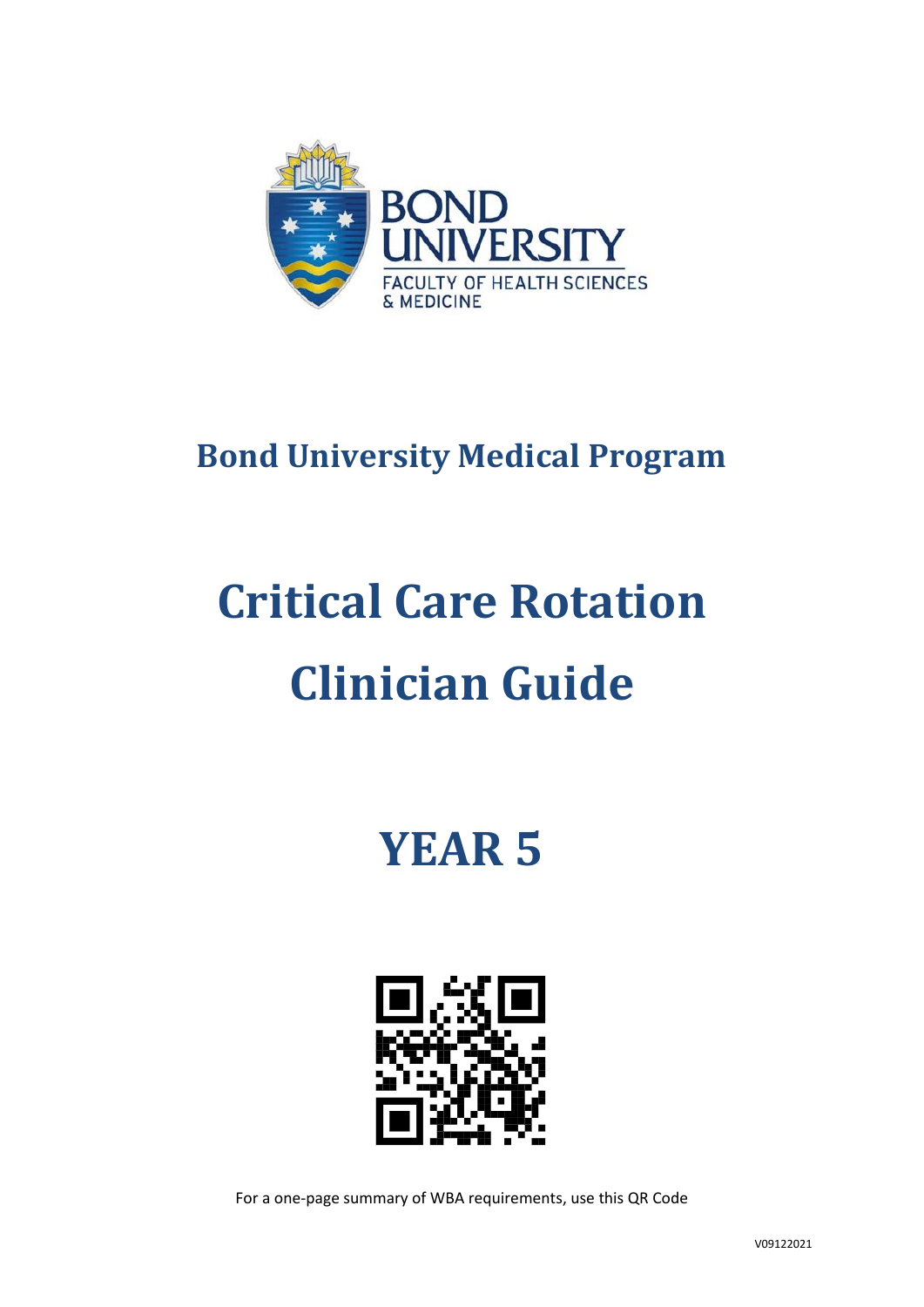## **Introduction**

Students in the final year of the Bond University Medical Program have 6 rotations to train in a broad array of medical, surgical, and other specialities.

These Rotations are made up from one of each of:

- Anaesthetics, Critical Care, and orthopaedics (2 weeks of each)
- Elective or Capstone
- Emergency Medicine,
- Flexible/End of year elective
- General Practice,
- Selective

The capstone, elective, flexible and selective rotations provide students' a choice of interest area, or speciality placement, to gain additional clinical experience on top of specified clinical curriculum placements.

The learning priorities for all clinical specialities are to gain insight and understanding of the most common presentations and conditions encountered. It is anticipated that all students will have opportunities to enhance their skills in history taking and clinical examination. Students should also be encouraged to translate the information from patient interactions into commonly used formats by interns, such as *ISBAR (Introduction, Situation, Background, Assessment, Recommendation)* Additional specific procedural skills development is welcomed

## **Timetable and Contacts**

**Students are expected to be present 5 days a week during their rotation**. If students are unable to attend for any reason, they are required to advise the clinician, hospital co-ordinator (where available) and the Placements Team at Bond University.

Student involvement in the day-to-day care and management of patients provides the best opportunity for learning. Students will be able learn the most through interviewing and examining patients and being involved in clinical decision making at the bed side.

As well as clinical knowledge, students must display other professional skills such as working well within the multidisciplinary team, considering the psychological and social impact of the illness on the patient and the family, being honest, empathetic, and respectful with regard to the patient's choices and decisions.

It is also important for students to recognise their own limitations, competencies, and scope of practice associated with their stage of training.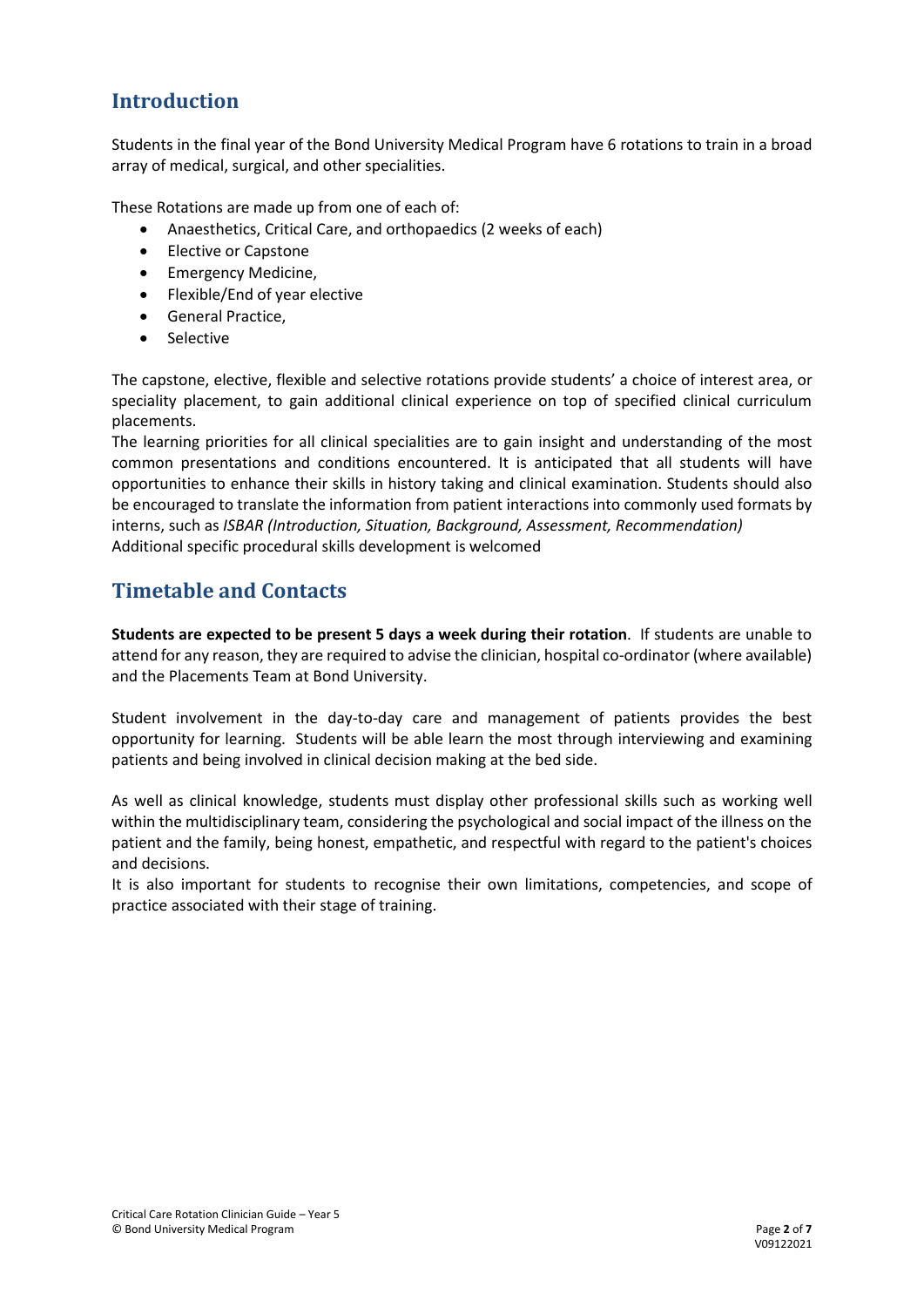# **MD Program Learning Outcomes**

#### **MEDI72-YR5 Extended Clinical Practice and Research, A, B & C and Doctor of Medicine (MD)**

- 1. Science and Scholarship: The medical graduate as scientist and scholar (SS)
- 2. Clinical Practice: The medical graduate as practitioner (CP)
- 3. Health and Society: The medical graduate as a health advocate (HS)
- 4. Professionalism and Leadership: The medical graduate as a professional and leader (PL)

The Australian Medical Council's Graduate Outcome Statements are organised into four domains. Within this subject, the framework mapped to the learning outcomes are: Science and Scholarship Domain (learning outcomes 1-3), Clinical Practice Domain (learning outcomes 4-11), Health and Society Domain (learning outcomes 12-15) and Professionalism and Leadership Domain (learning outcomes 16-21).

| Program<br>LOs 2022 | 2022          | <b>Description</b><br>On successful completion of this program the learner will be able to:                                                                                                                                                                                      | <b>AMC Domain</b>                               |
|---------------------|---------------|----------------------------------------------------------------------------------------------------------------------------------------------------------------------------------------------------------------------------------------------------------------------------------|-------------------------------------------------|
| 01                  | <b>Y5SS01</b> | Apply current medical and scientific knowledge to individual patients, populations and<br>health systems.                                                                                                                                                                        | 1.1, 1.2, 1.3,<br>1.4                           |
| 02                  | <b>Y5SS02</b> | Apply evidence-based and environmentally sustainable healthcare practices in patient care<br>and research methodology.                                                                                                                                                           | 1.5, 1.6, 2.7                                   |
| 03                  | <b>Y5SS03</b> | Apply project management and/or communication skills to complete an evidence based<br>and professionally focussed project including its dissemination.                                                                                                                           | 1.1, 1.5, 1.6,<br>3.3, 4.9                      |
| 04                  | <b>Y5CP01</b> | Demonstrate cognitive, technical and interpretive skills in undertaking an accurate,<br>detailed system-focussed history from a range of patients within a variety of clinical<br>settings.                                                                                      | 2.1, 2.2                                        |
| 05                  | <b>Y5CP02</b> | Perform an accurate and complete physical examination on any body system including a<br>mental state examination.                                                                                                                                                                | 2.3                                             |
| 06                  | <b>Y5CP03</b> | Use knowledge of common conditions, the patient history and physical examination<br>findings, and clinical data, to undertake clinical reasoning and formulate probable and<br>differential diagnoses.                                                                           | 2.2, 2.3, 2.4,<br>2.7, 2.8, 2.10                |
| 07                  | <b>Y5CP04</b> | Recognise and assess deteriorating and critically unwell patients who require immediate<br>care and perform common emergency and life support procedures.                                                                                                                        | 2.12                                            |
| 08                  | <b>Y5CP05</b> | Safely perform a range of common procedures.                                                                                                                                                                                                                                     | 2.6, 2.11, 2.14                                 |
| 09                  | <b>Y5CP06</b> | Safely prescribe by applying the principles of "quality use of medicines" in an<br>environmentally sustainable way.                                                                                                                                                              | , 2.7                                           |
| 10                  | <b>Y5CP07</b> | Select and justify common investigations, with regard to the pathological basis of disease,<br>utility, safety, cost-effectiveness, and sustainability, and interpret their results.                                                                                             | 2.5, 3.7                                        |
| 11                  | <b>Y5CP08</b> | Formulate an initial management plan in consultation with patients, family and carers<br>across a variety of clinical settings with consideration of psychosocial, environmental and<br>cultural aspects that may influence management.                                          | 2.1, 2.7, 2.9,<br>2.13, 2.14,<br>2.15, 3.2, 3.4 |
| 12                  | <b>Y5HS01</b> | Apply evidence from behavioural science and population health research, integrate<br>prevention, early detection, health maintenance and chronic disease management into<br>clinical practice.                                                                                   | 1.6, 2.10, 3.5                                  |
| 13                  | <b>Y5HS02</b> | Recognise and critically reflect on the diversity of populations regarding health issues<br>applicable to the relevant unique historical, social and cultural contexts in the clinical and<br>community settings including First Nations peoples.                                | 3.1, 3.2, 3.4,<br>3.5, 3.8, 3.9                 |
| 14                  | <b>Y5HS03</b> | Recognise and understand the complex interactions between the healthcare systems and<br>environment, as well as the doctor and patient, whilst reflecting on power and privilege, to<br>understand the role of these to ensure a culturally responsive and safe working context. | 2.1, 2.8, 3.4,<br>3.6, 3.7, 4.5                 |
| 15                  | <b>Y5HS04</b> | Communicate successfully in all roles including health advocacy, education, assessment,<br>appraisal and with the First Nations peoples.                                                                                                                                         | 2.1, 3.3, 3.4,<br>3.8, 4.9                      |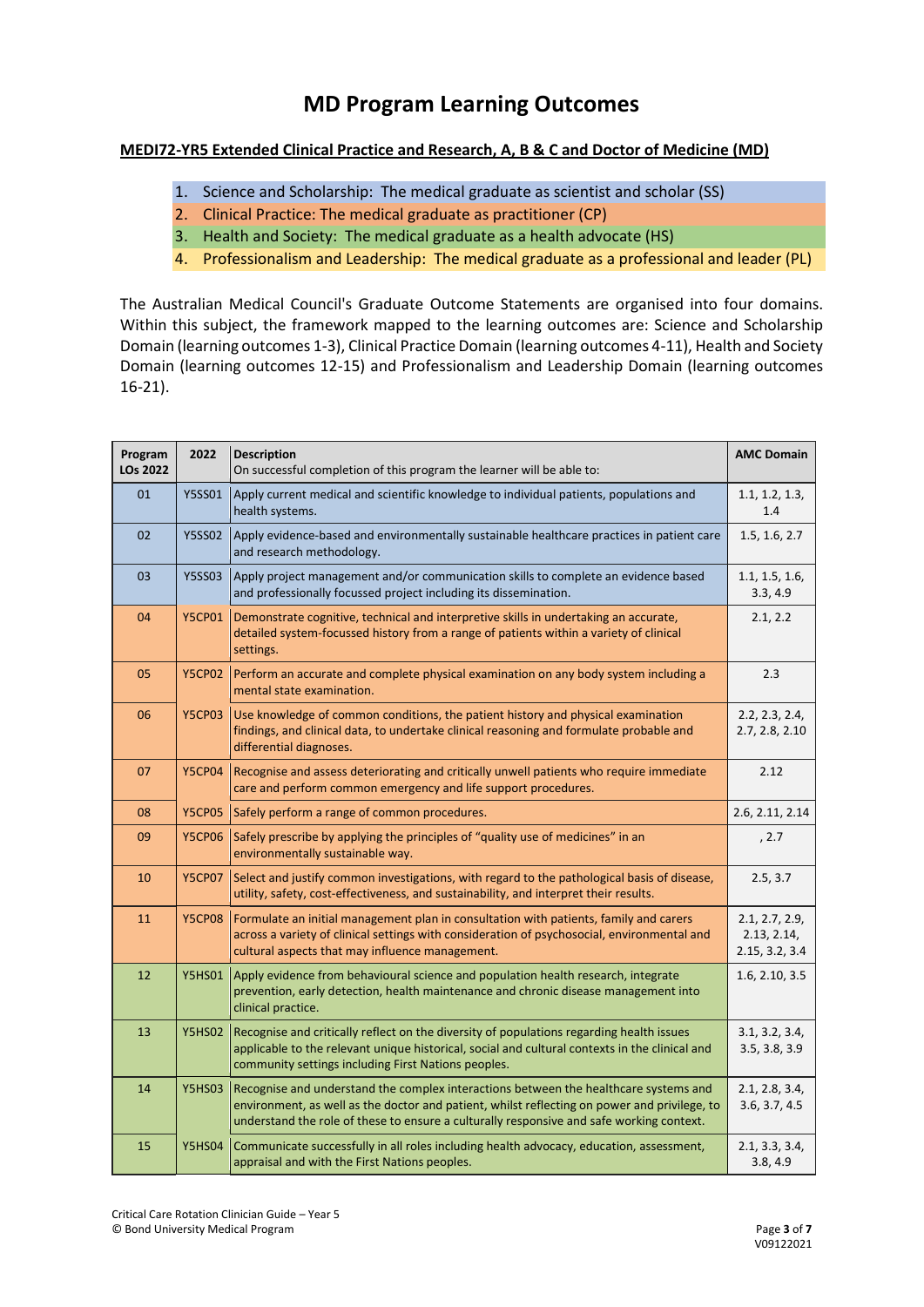| 16 | Y5PL01        | Contribute to teams providing care to patients according to "Good Medical Practice: A<br>Code of Conduct for Doctors in Australia" and "Good Medical Practice: A Guide for Doctors<br>in New Zealand"                                                                                                                            | 4.1, 4.2, 4.3,<br>4.4, 4.5, 4.6,<br>4.7, 4.8, 4.9,<br>4.10 |
|----|---------------|----------------------------------------------------------------------------------------------------------------------------------------------------------------------------------------------------------------------------------------------------------------------------------------------------------------------------------|------------------------------------------------------------|
| 17 | <b>Y5PL02</b> | Explain and apply the principles and concepts of medical ethics including physician virtue<br>and the 'four principles' of autonomy, beneficence, non-maleficence and justice in the<br>context of team-based patient care.                                                                                                      | 3.6, 4.1, 4.2,<br>4.3, 4.4, 4.6,<br>4.10                   |
| 18 | Y5PL03        | Apply the legal responsibilities of a medical practitioner across a range of professional and<br>personal contexts in the practice of team-based patient-care.                                                                                                                                                                   | 2.15, 4.1, 4.2,<br>4.3, 4.10                               |
| 19 | Y5PL04        | Evaluate the performance of self and others as self-regulated and effective members of a<br>diverse healthcare team in the management of a case load, respecting the roles of all<br>healthcare professionals within the clinical setting and community settings, demonstrating<br>professional foundation and essential skills. | 3.1, 4.1, 4.2,<br>4.6, 4.7, 4.8,<br>4.9                    |
| 20 | Y5PL05        | Demonstrate, and role model for junior medical students, skills to support the planned and<br>active development of a career.                                                                                                                                                                                                    | 4.1, 4.2, 4.3,<br>4.8, 4.9                                 |
| 21 | Y5PL06        | Demonstrate, and role model for junior medical students, the active management of<br>selfcare in a clinical environment as part of a clinical team managing patients.                                                                                                                                                            | 4.1, 4.2, 4.5,<br>4.6, 4.7, 4.9                            |

## **Critical Care Rotation**

The basis of the Critical Care Rotation is for students to see patients whose clinical presentation relates to a broad array of emergency and potentially life threatening problems and to experience first-hand the daily routine and practice of medicine within the critical care environment of Emergency Department and the Intensive Care Unit. Students are expected to learn about the assessment and management of critically ill patients in the clinical setting.

The knowledge explosion and rapid advances in medicine generally, and in both emergency and intensive care particularly, mean that it is impossible to cover everything in one single rotation. However, knowledge of the common emergency presentations and conditions will provide a firm foundation for students continuing professional development.

To cover a broad range of conditions students need to see as many patients as possible.

#### **Goals**

The goals for the Critical Care Rotation are:

#### *Emergency Medicine*

- To provide students with learning experiences associated with the variety of acute presentations in both adult and paediatric patients through the ED
- For students to hone their history taking and examination skills and use clinical reasoning to form diagnoses and differential diagnoses in this undifferentiated patient population
- For students to learn about and to become comfortable discussing clinical management of patients requiring acute care
- For students to develop clinical knowledge and understanding of the common emergency conditions presenting through the ED
- To provide students with a real-life clinical working environment and opportunity to work with a clinical team.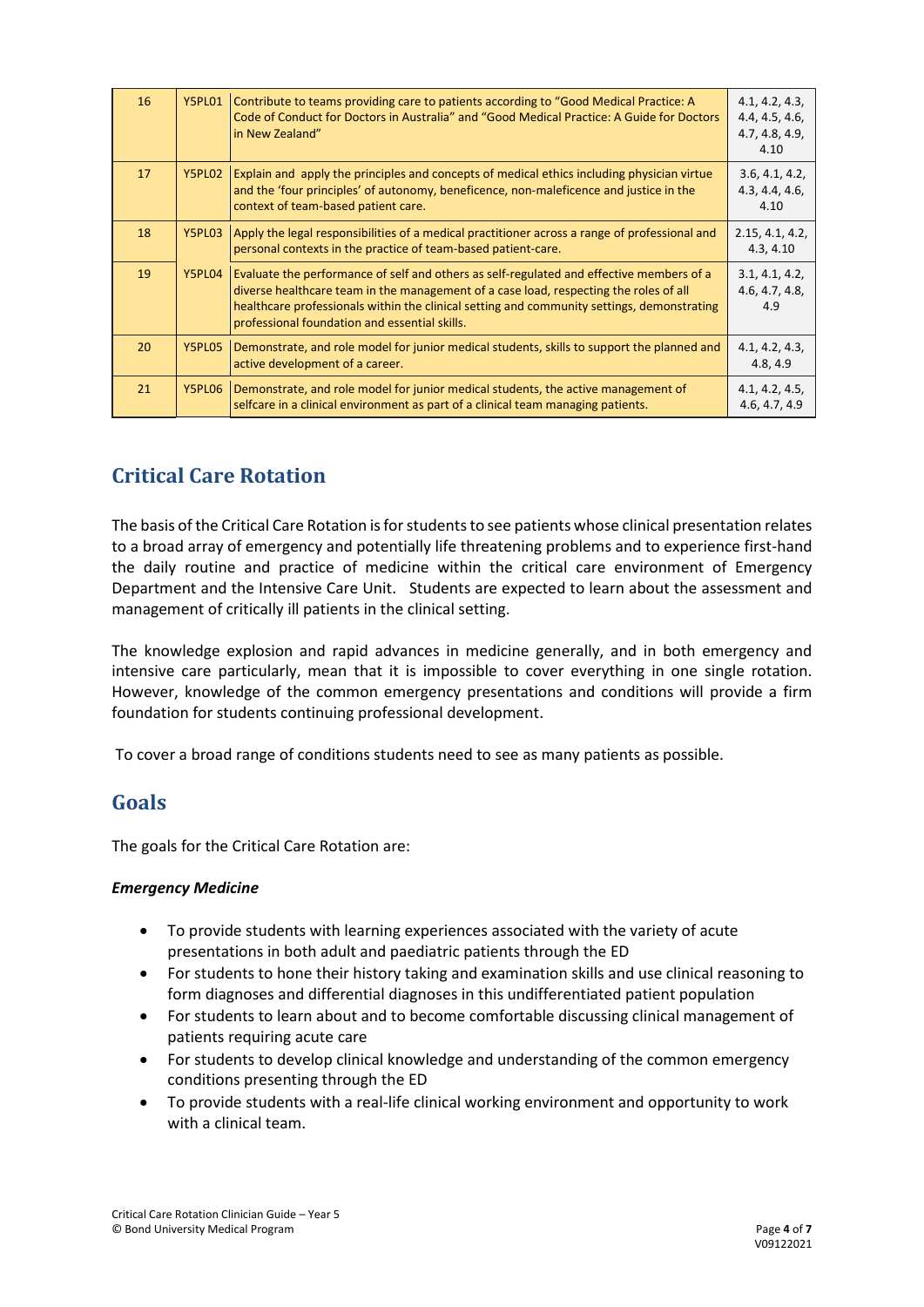#### *Intensive Care Medicine*

- To provide students with learning experiences associated with the variety of critical ill patients in ICU
- For students to hone their history taking and examination skills and use clinical reasoning to form diagnoses and differential diagnoses in this acute setting
- For students to learn basic principles in the recognition of serious illness and its clinical management
- For students to develop clinical knowledge and understanding of the common conditions seen in the ICU
- To provide students with a real-life clinical working environment and opportunity to work with a clinical team.

## **Critical Care Learning Outcomes**

- Correctly perform a history/physical examination focusing on acute care and resuscitation
- Recognise serious illness requiring urgent management/intervention
- Undertake and interpret common acute investigations such as ECG, ABG etc.
- Demonstrate knowledge and understanding of the relevant anatomical, biochemical, physiological and pathological processes commonly encountered in critical care
- Pharmacological and clinical management of acute patients
- Formulate differential diagnoses and a management plan
- Interpret common diagnostic tests and imaging in the critical care environment
- identify and know how to manage common and important acute clinical conditions
- Recognise serious illness requiring urgent management /intervention
- Demonstrate understanding of the principles of resuscitation
- Use evidence-based medicine approach in emergency and intensive care medicine

#### **Clinical Supervision and Assessment**

Formal educational sessions should be conducted every week throughout the clinical rotation to reinforce and enhance student learning. These sessions may vary throughout the placement.

Students have multiple workplace-based assessments (WBA) to successfully complete as a requirement for progression in the Medical Program. Assessments are completed in Osler ePortfolio, a cloud-based mobile assessment technology.

**1. In-Training Assessment (ITA)** is a workplace-based assessment tool utilised in clinical rotations. In the ITA, the clinical supervisor provides comments about student overall performance on that rotation. The ITA is a summary evaluation of whether students have met the requirements of that rotation for:

- Clinical knowledge
- Clinical History taking and physical examination skills
- Communication and
- Personal and professional behaviour

**ITA:** The ITA can only be completed by the supervising Consultant or their delegate after seeking opinion from the team about the student performance. **The ITA is due in Week 7.**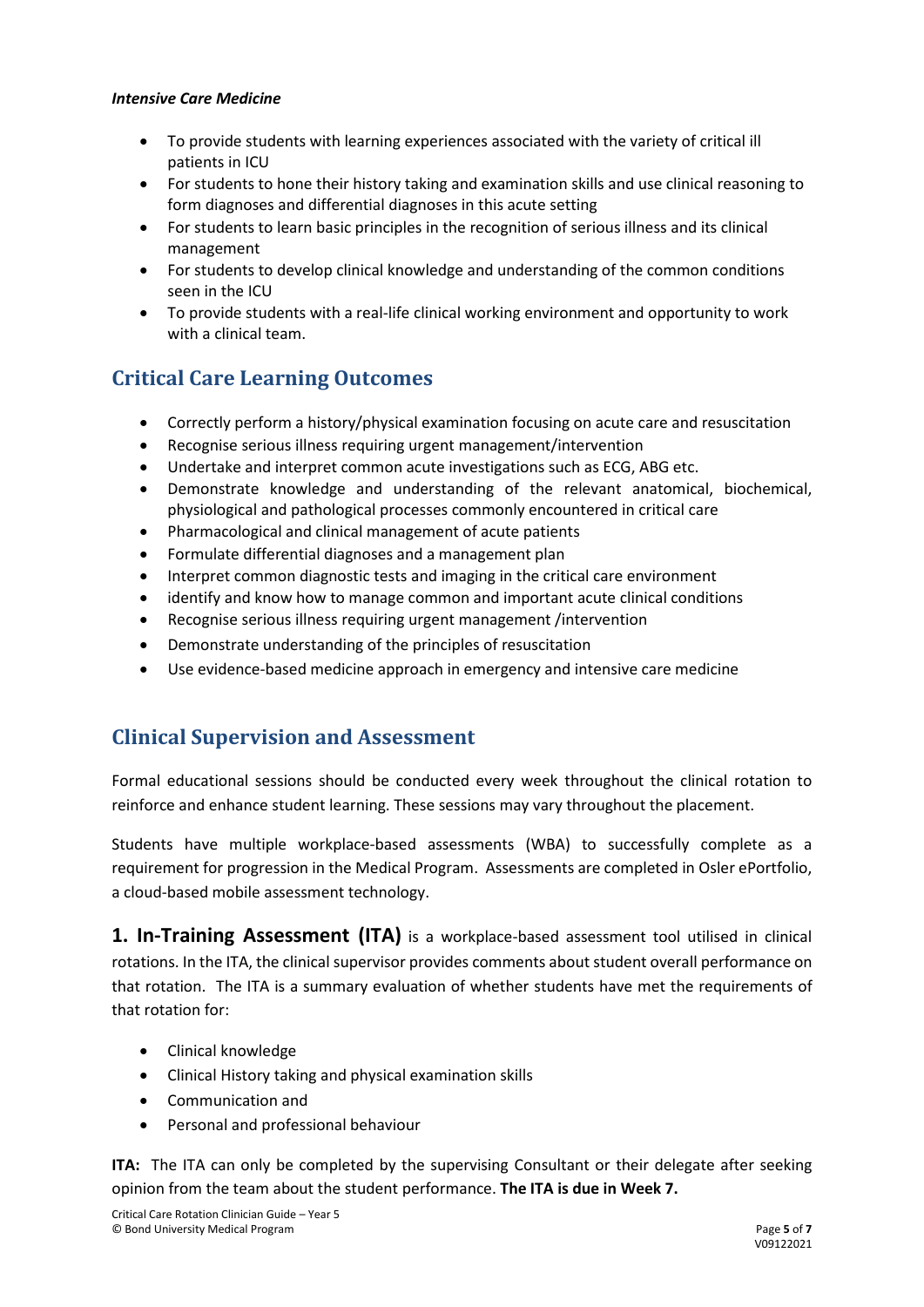2. Mini-CEX: During the clinical placement, students will be supervised by a number of clinicians such as those in specialist training pathways in the medical team. Students are encouraged to participate in active learning by interacting with patients, conducting a relevant clinical activity. Students are required to evidence this as Mini-CEXs which can be assessed by these team members. Students are required to complete and evidence **two (2) OR four (4) Mini-CEX** (dependent on placement length) during this placement:

The Mini-CEX can be evaluated by a wide range of other health practitioners such as doctors, nurses, allied health, and hospital technicians

The Mini-CEX has been re-designed in conjunction with Griffith University to reduce the workload of completion for supervisors – whilst enhancing personalised feedback on performance to students.

Feedback should align to that given to students at the time of the interaction.

The Global result is a trust rating scale to align our evaluation of students with future clinician decisions around Entrustable Professional Activities.

| History / Physical examination / Procedural Skill / Other |                                                                                                                                                                         |  |  |  |
|-----------------------------------------------------------|-------------------------------------------------------------------------------------------------------------------------------------------------------------------------|--|--|--|
| Assessment Criteria                                       |                                                                                                                                                                         |  |  |  |
|                                                           |                                                                                                                                                                         |  |  |  |
| I ocation*                                                |                                                                                                                                                                         |  |  |  |
| Select Location                                           |                                                                                                                                                                         |  |  |  |
| Feedback to assist student's learning:                    |                                                                                                                                                                         |  |  |  |
|                                                           | Please describe the Student's Performance: what was effective and ineffective, your overall impression and any specific feedback.                                       |  |  |  |
|                                                           |                                                                                                                                                                         |  |  |  |
| Areas of strength:*                                       |                                                                                                                                                                         |  |  |  |
|                                                           |                                                                                                                                                                         |  |  |  |
|                                                           |                                                                                                                                                                         |  |  |  |
|                                                           |                                                                                                                                                                         |  |  |  |
|                                                           |                                                                                                                                                                         |  |  |  |
|                                                           |                                                                                                                                                                         |  |  |  |
| Areas of development:*                                    |                                                                                                                                                                         |  |  |  |
|                                                           |                                                                                                                                                                         |  |  |  |
|                                                           |                                                                                                                                                                         |  |  |  |
|                                                           |                                                                                                                                                                         |  |  |  |
| Global Overall result:*                                   |                                                                                                                                                                         |  |  |  |
|                                                           | O 1. Requires my assistance to complete this task safely in addition to close direct supervision                                                                        |  |  |  |
| task)                                                     | O 2. Requires direct supervision (I need to be present with the student to observe the interaction and review the                                                       |  |  |  |
|                                                           | O 3. Requires proximal supervision (I need to be in an adjacent room or on the same ward as the student and be<br>able to provide immediate or detailed review of task) |  |  |  |
|                                                           | O 4. Requires minimal supervision (I need to be in the same building as the student and easily contactable)                                                             |  |  |  |
|                                                           |                                                                                                                                                                         |  |  |  |

#### **3. Procedural Skills:**

Bond Medical Students are required to complete the following procedural skills on patients by the completion of their Phase 2 placements in order to graduate. Nine skills are to be completed on patients under guided supervision whilst 5 procedures are theory-only modules to support skills development.

| #              | <b>Required Procedural Skill Activities</b> |                      |  |
|----------------|---------------------------------------------|----------------------|--|
| $\mathbf{1}$   | In-dwelling Catheter                        |                      |  |
| $\mathfrak{p}$ | IV Cannulation                              |                      |  |
| 3              | Suturing                                    |                      |  |
| 4              | IM injection                                |                      |  |
| 5              | SC injection                                |                      |  |
| 6              | ECG                                         |                      |  |
| 7              | Venepuncture (venous blood sample)          |                      |  |
| 8              | <b>Blood Culture Sampling</b>               |                      |  |
| 9              | Sterile wash hand, gown, and glove          |                      |  |
| 10             | <b>Examination of ICU patient</b>           | - Theory Module only |  |
| 11             | <b>Blood Gas Analysis</b>                   | - Theory Module only |  |
| 12             | <b>Chest X-ray Interpretation</b>           | - Theory Module only |  |
| 13             | <b>Pulse Oximetry</b>                       | - Theory Module only |  |
| 14             | <b>PPE</b>                                  | - Theory Module only |  |